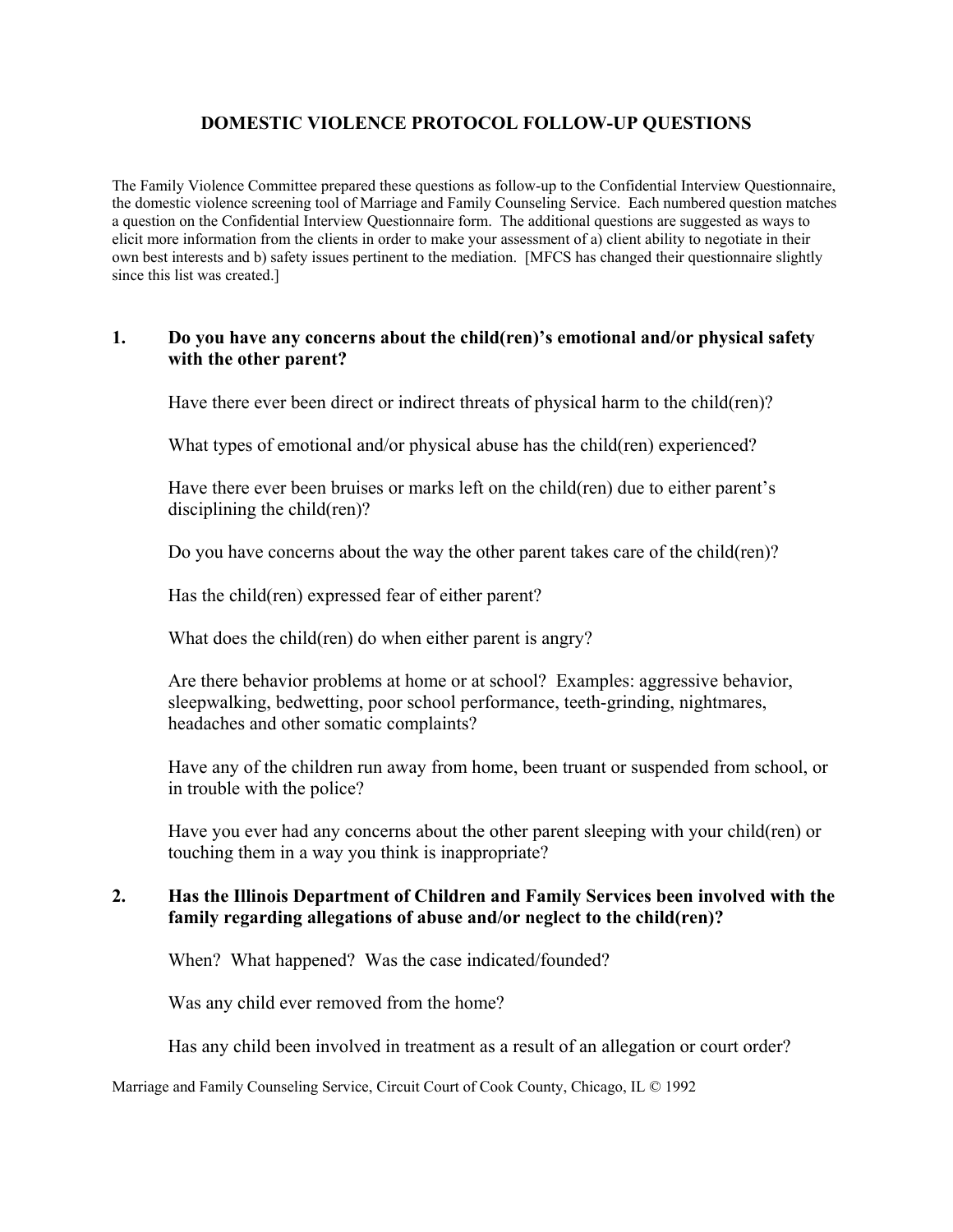Have investigations or formal charges by a law enforcement agency occurred regarding the above? Please explain.

Have you, relatives, neighbors, or others called the police because they thought any of your children were in danger?

# **3. Has any attorney/Guardian ad Litem/Child's Representative been appointed to represent the children?** Please explain.

What is this person's name, address, and phone number?

For what reason have they been appointed?

Have both the children and the parents been interviewed yet?

Has this person made any reports or recommendations to the court?

If so, what do these reports or recommendations state?

Were the reports or recommendations accepted by the court?

#### **4. Have you ever feared that you would not have access to your child(ren)?**

Has visitation ever extended beyond scheduled times without the mutual consent of both parents?

Has access with the child(ren) been restricted by: the other parent, the court, other? Please explain.

Has the other parent ever threatened to take the child(ren) where you could not find them? Have they actually taken them? Please explain.

Have the police ever been involved because of difficulties in exchange of a child?

Has the other parent done anything to discourage your visits with the child(ren)?

#### **5. Do you have any questions or concerns about your child(ren) speaking with the mediator?** If yes, please explain.

# **6. Has there ever been medical treatment or hospitalization for psychiatric disorders in the immediate family?** Please explain.

Who? When? Where?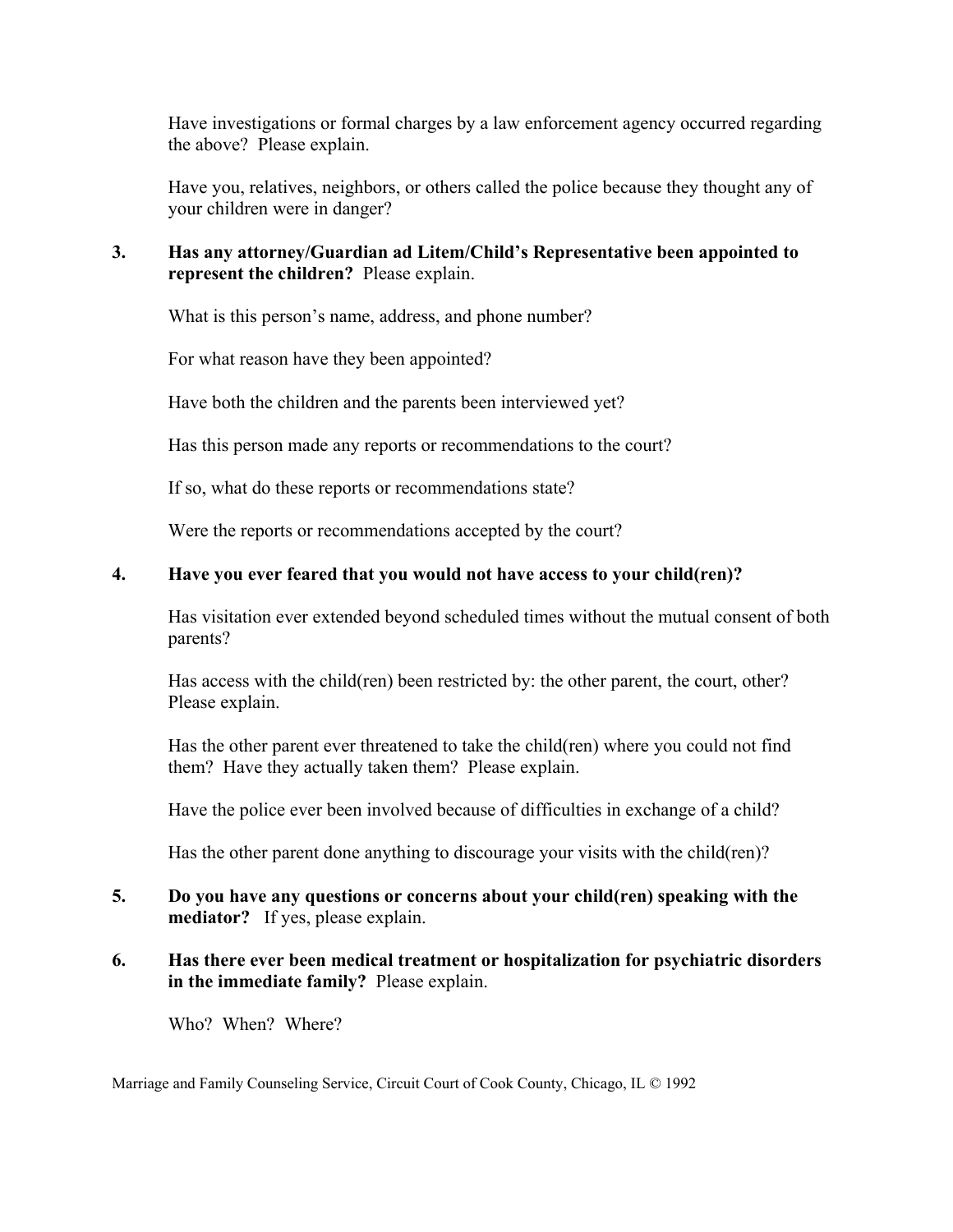### Duration of treatment?

Type of treatment?

Diagnosis?

Medications?

Aftercare?

Have you or the other parent ever contemplated or attempted suicide?

### **7. Do you have any concerns regarding the use of alcohol and/or drugs in the immediate family?**

Describe your/the other parent's use of alcohol. What do you/the other parent drink? How much? How often?

When drinking, do you/the other parent get rough or violent?

Describe your/the other parent's use of drugs. What do you/the other parent use? How much? How often?

When using, do you/the other parent get rough or violent?

Have you or the other parent been in treatment for alcohol or substance abuse?

Inpatient? Where? When?

Aftercare?

Have you or the other parent's use of alcohol or drugs resulted in involvement with the law, i.e., DUI?

How has your or the other parent's use of alcohol or drugs affected the child(ren)?

# **8. Has there ever been any physical confrontation between you and the other parent?**

Has the other parent ever hit, punched, slapped, pushed, or kicked you, pulled your hair?

Have you ever hit, punched, slapped, pushed or kicked, or pulled the hair of the other parent?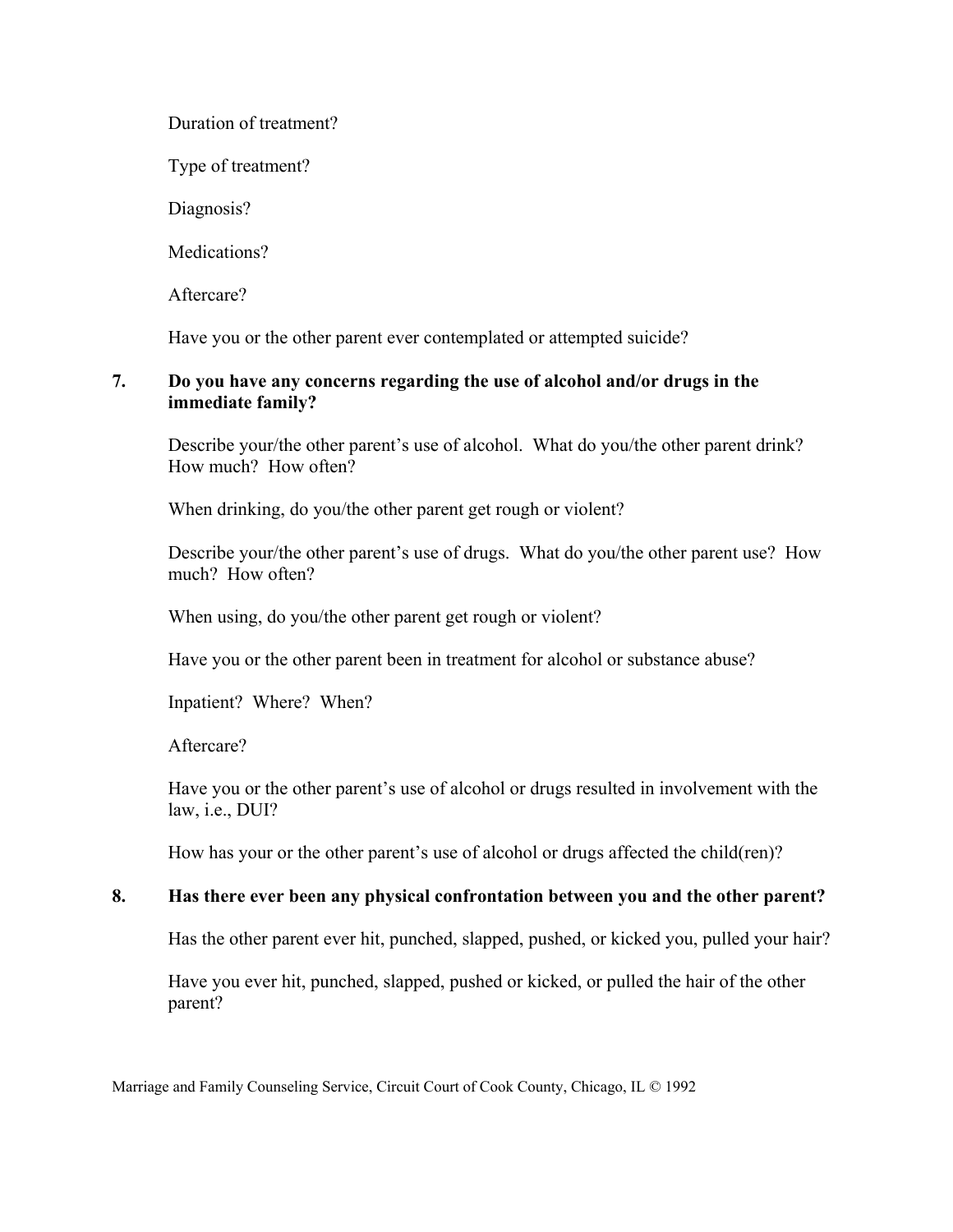Have you ever needed medical attention as a result of abuse?

When was the most recent incident? The worst? Please describe.

Has the other parent used or threatened to use a weapon to harm you?

Are there weapons in the home? What kind? How many?

Has the other parent ever damaged or destroyed any of your belongings, property, or hurt any of your pets?

Have any of these events involved the child(ren)? How?

Have you contacted any social service agency because of the abuse to seek help or support?

Do you have a safety plan?

Have you petitioned for an Order of Protection or Restraining Order?

# **[PROVIDE PARTIES WITH REFERRALS AND SAFETY PLAN AS NEEDED.]**

### **9. Do you have any other concerns about your own emotional and/or physical safety with the other parent?** Please explain.

Has the other parent been emotionally or verbally abusive to you? Please explain.

Has the other parent, in order to control, used threats about custody or loss of the child(ren)'s love?

Have you been denied access to finances for food, shelter, medical needs, clothing, etc.?

Is the other parent an extremely jealous person? Have you ever been prevented from having contact with family or friends?

Did the other parent open your mail, listen to your phone calls, or harass in other ways?

Has there been any physical confrontation with family members, friends, co-workers?

What kind of things makes the other parent angry? What would happen if you had a fight? What would you/he/she do? What other ways would you fight?

What makes you angry? How do you handle arguments*?*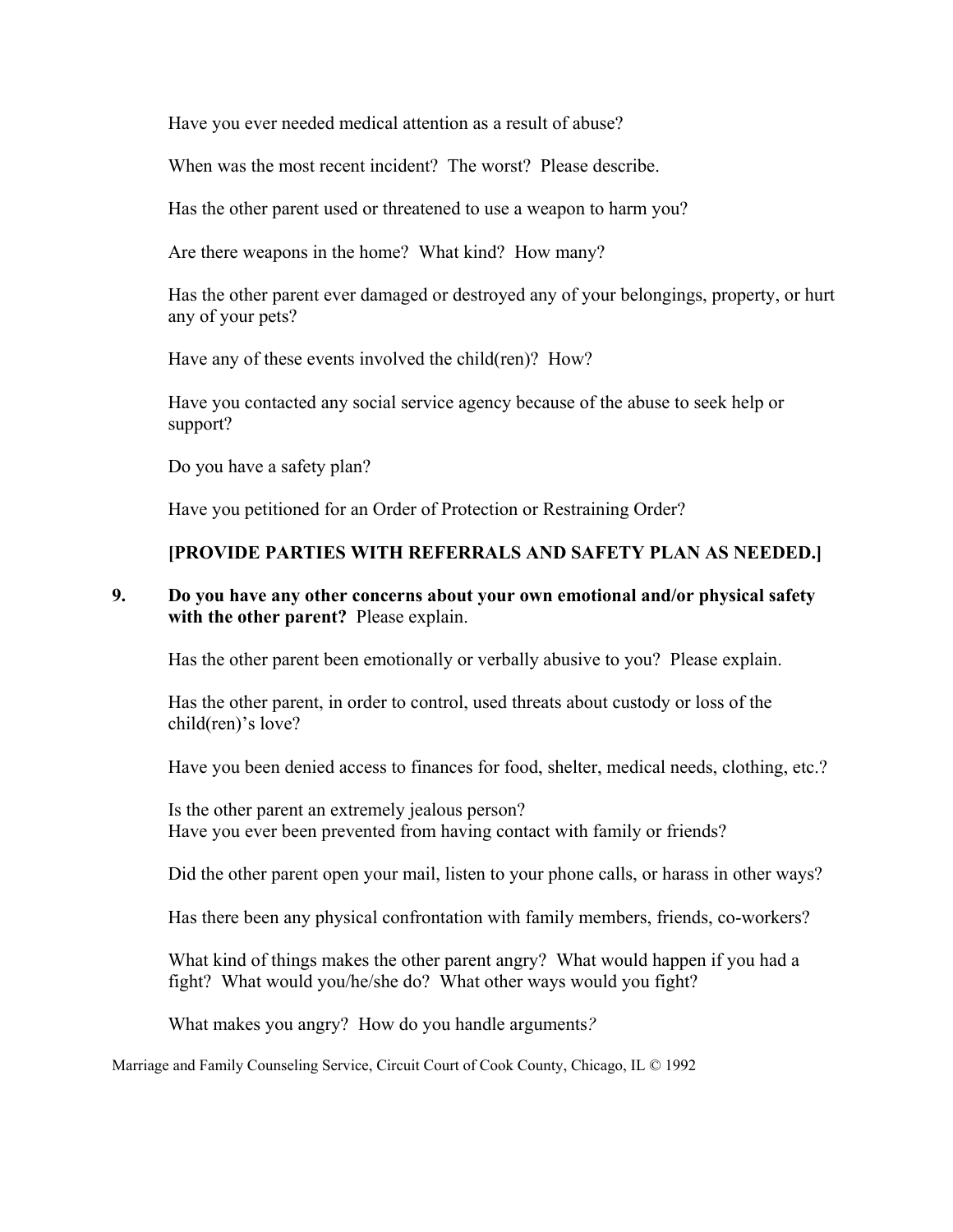#### **10. Are there now, or have there previously been Orders of Protection? If yes, expiration date**

What happened? Who called the police? Criminal or Civil Order of Protection?

Is/was the child(ren) included in the Order of Protection?

If Order of Protection was granted, do each of you have a copy?

Were either of you arrested? Charges pressed?

Have charges been pressed for a violation of an Order of Protection?

Was there a time when you could have called your partner's violation of the OP to the attention of the authorities and you did not do so? Why didn't you?

#### **11. Are you in any way afraid to meet the other parent and the mediator?**

What is it that concerns you most about mediating with the other parent?

Do you believe that the other parent will have more influence on the mediator than you?

In mediation, how would the mediator know that you are angry? That the other parent is angry?

Do you usually give in to settle an argument? Under what circumstances do you cave in?

Would you benefit from talking to a counselor before mediation begins? Would you like a referral?

Would you feel safer sitting in a separate waiting room or leaving at different times?

# **12. Do you feel you are/were an equal partner in your relationship?**

Who made most decisions about how money was to be spent?

Do you have equal access to shared/marital funds and resources?

Who made decisions about your employment?

Who made decisions about whether or not to have child(ren)?